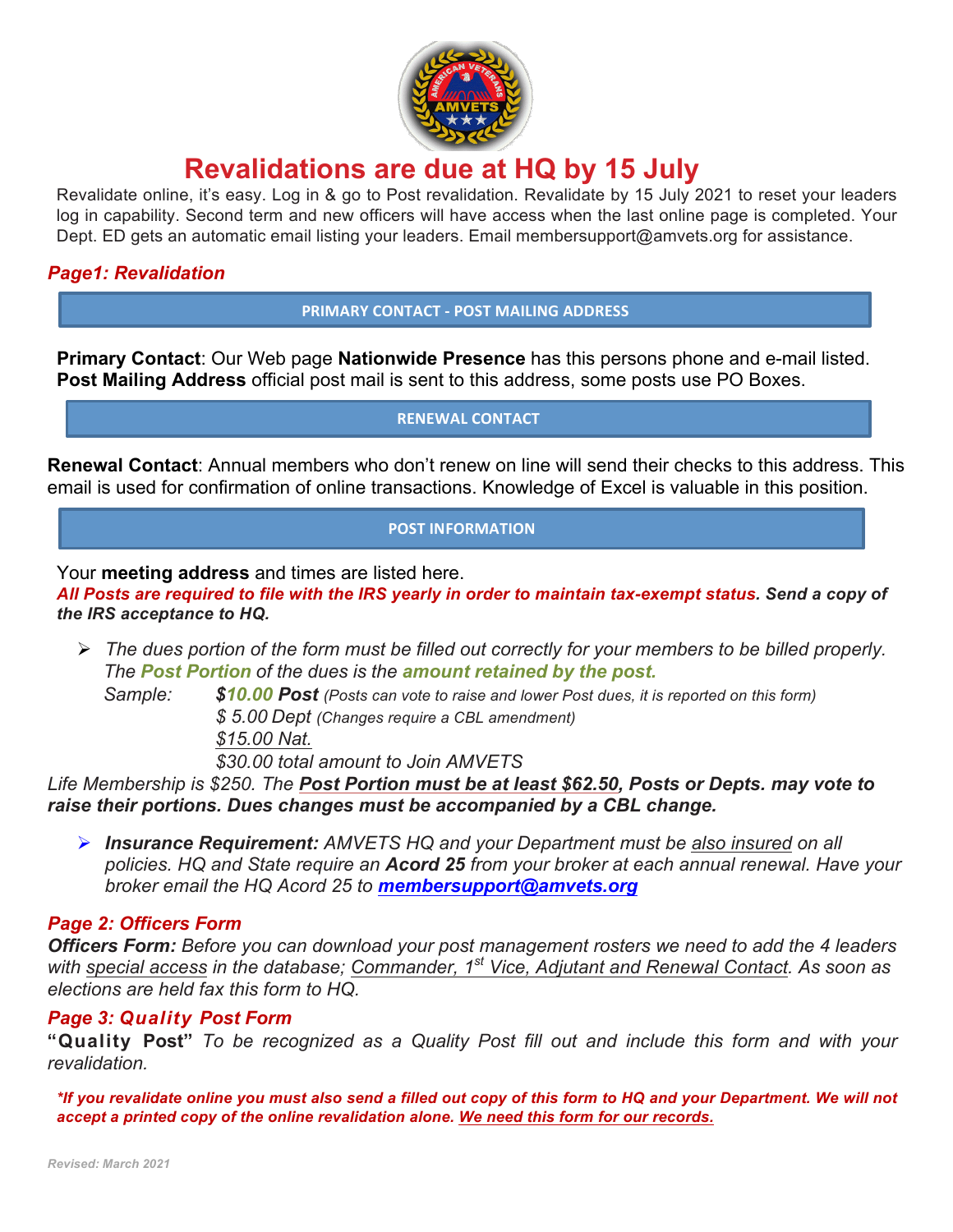## **Department Revalidation**

**State:** 

| <b>AMVETS</b>                          | Please type or print legibly                                                                                                                                                                                                                                                                |                           |  | County:                                                                                                                                                                                                                                                                           |  |
|----------------------------------------|---------------------------------------------------------------------------------------------------------------------------------------------------------------------------------------------------------------------------------------------------------------------------------------------|---------------------------|--|-----------------------------------------------------------------------------------------------------------------------------------------------------------------------------------------------------------------------------------------------------------------------------------|--|
|                                        |                                                                                                                                                                                                                                                                                             | <b>Primary Contact</b>    |  |                                                                                                                                                                                                                                                                                   |  |
|                                        |                                                                                                                                                                                                                                                                                             |                           |  |                                                                                                                                                                                                                                                                                   |  |
|                                        |                                                                                                                                                                                                                                                                                             |                           |  |                                                                                                                                                                                                                                                                                   |  |
|                                        |                                                                                                                                                                                                                                                                                             |                           |  |                                                                                                                                                                                                                                                                                   |  |
|                                        |                                                                                                                                                                                                                                                                                             |                           |  |                                                                                                                                                                                                                                                                                   |  |
|                                        | Notes: Our web page, "AMVETS Near You" lists this person's information. Official department mail is also sent to this address.                                                                                                                                                              |                           |  |                                                                                                                                                                                                                                                                                   |  |
|                                        |                                                                                                                                                                                                                                                                                             | <b>Renewal Contact</b>    |  |                                                                                                                                                                                                                                                                                   |  |
|                                        |                                                                                                                                                                                                                                                                                             |                           |  |                                                                                                                                                                                                                                                                                   |  |
|                                        |                                                                                                                                                                                                                                                                                             |                           |  |                                                                                                                                                                                                                                                                                   |  |
|                                        |                                                                                                                                                                                                                                                                                             |                           |  |                                                                                                                                                                                                                                                                                   |  |
|                                        |                                                                                                                                                                                                                                                                                             |                           |  |                                                                                                                                                                                                                                                                                   |  |
|                                        | transactions. Knowledge of Microsoft Excel is valuable in this position.                                                                                                                                                                                                                    |                           |  | Notes: Annual members who don't renew online will send their checks to this address. This email is used for confirmation of online                                                                                                                                                |  |
|                                        |                                                                                                                                                                                                                                                                                             | <b>Department Address</b> |  |                                                                                                                                                                                                                                                                                   |  |
|                                        |                                                                                                                                                                                                                                                                                             |                           |  |                                                                                                                                                                                                                                                                                   |  |
|                                        |                                                                                                                                                                                                                                                                                             |                           |  |                                                                                                                                                                                                                                                                                   |  |
|                                        |                                                                                                                                                                                                                                                                                             |                           |  |                                                                                                                                                                                                                                                                                   |  |
|                                        |                                                                                                                                                                                                                                                                                             | <b>Administrative</b>     |  |                                                                                                                                                                                                                                                                                   |  |
|                                        |                                                                                                                                                                                                                                                                                             |                           |  |                                                                                                                                                                                                                                                                                   |  |
| (include IRS acceptance letter)        |                                                                                                                                                                                                                                                                                             |                           |  |                                                                                                                                                                                                                                                                                   |  |
|                                        |                                                                                                                                                                                                                                                                                             |                           |  |                                                                                                                                                                                                                                                                                   |  |
| $\square$ No Department Headquarters.  | $\Box$ Department HQ carries all insurance required by state law and Article IX, sect. 8(b) with HQ also insured.<br>$\square$ Acord 25 emailed to membersupport@amvets.org by broker on renewal policy.<br>$\square$ Department Constitution & Bylaws have been reviewed, but not amended. |                           |  | □ Department Constitution & Bylaws are amended, approved by National Judge Advocate, and forwarded to HQ.                                                                                                                                                                         |  |
| director at: membersupport@amvets.org. |                                                                                                                                                                                                                                                                                             |                           |  | Notes: All Departments are required to file with the IRS yearly in order to maintain tax-exempt status. AMVETS HQ must also be insured<br>on all policies. HQ requires an Acord 25 from your broker at each annual renewal. Have your broker email the Acord 25 to our membership |  |
|                                        | as well as all local, state and federal laws and statutes.                                                                                                                                                                                                                                  |                           |  | I certify that AMVETS Department of ______________ complies with all AMVETS constitutional requirements,                                                                                                                                                                          |  |
|                                        |                                                                                                                                                                                                                                                                                             |                           |  |                                                                                                                                                                                                                                                                                   |  |
|                                        |                                                                                                                                                                                                                                                                                             |                           |  |                                                                                                                                                                                                                                                                                   |  |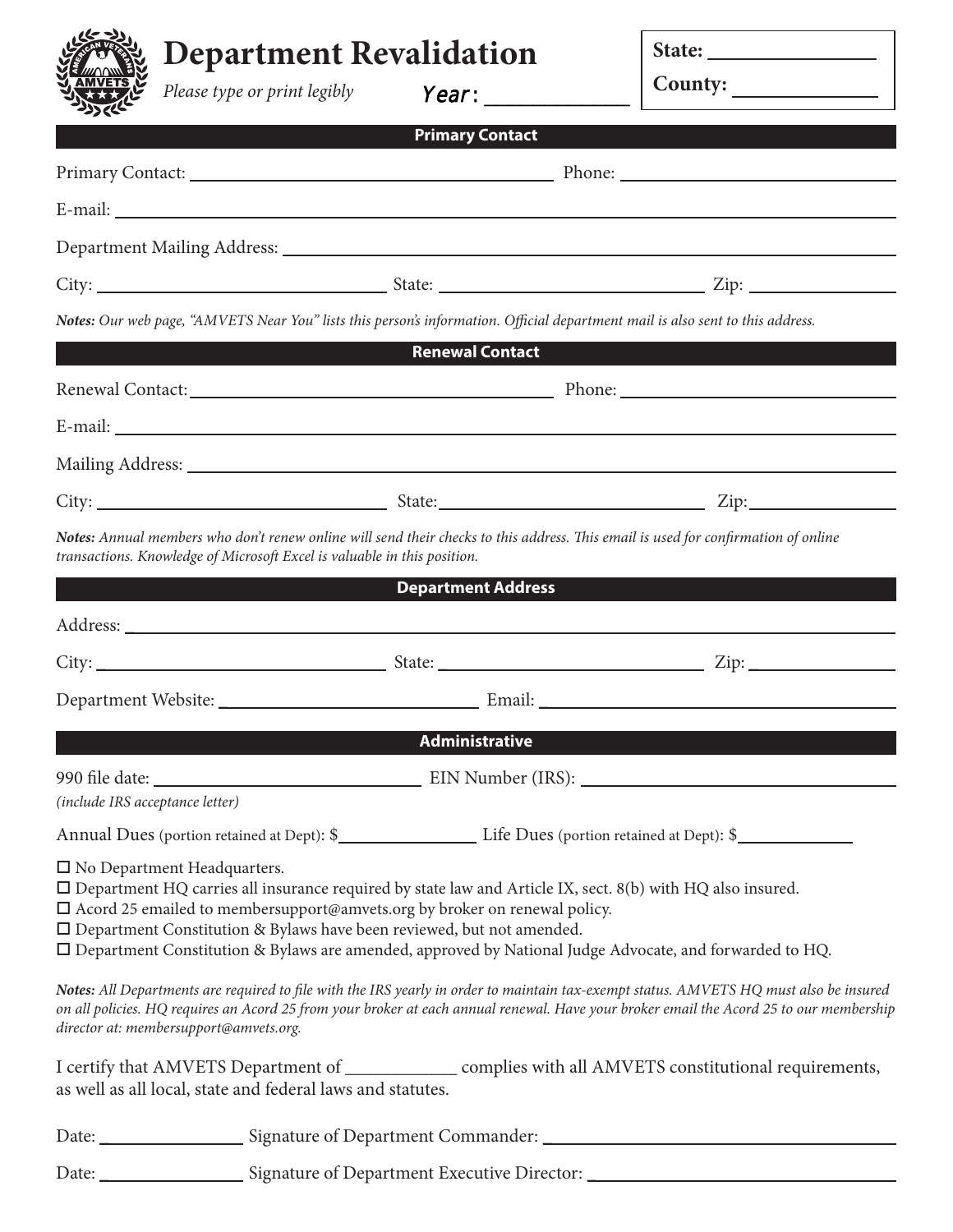#### **Officers Form**

The 5 leaders with access to the database are Commander, Executive Director, 1st Vice, Adjutant, and Renewal Contact. After elections, email or fax revalidation forms to HQ and your Department.

| <u> 1989 - Johann Barn, mars an t-Amerikaansk politiker (</u><br>$Email: \begin{tabular}{@{}c@{}} \hline \rule[1em]{1em}{1em} \rule[1em]{1em}{1em} \rule[1em]{1em}{1em} \rule[1em]{1em}{1em} \rule[1em]{1em}{1em} \rule[1em]{1em}{1em} \rule[1em]{1em}{1em} \rule[1em]{1em}{1em} \rule[1em]{1em}{1em} \rule[1em]{1em}{1em} \rule[1em]{1em}{1em} \rule[1em]{1em}{1em} \rule[1em]{1em}{1em} \rule[1em]{1em}{1em} \rule[1em]{1em}{1em} \rule[1em]{1em}{1em} \rule[1em]{1em}{1$ |  |
|-----------------------------------------------------------------------------------------------------------------------------------------------------------------------------------------------------------------------------------------------------------------------------------------------------------------------------------------------------------------------------------------------------------------------------------------------------------------------------|--|
|                                                                                                                                                                                                                                                                                                                                                                                                                                                                             |  |
| $Email: \begin{tabular}{ c c c } \hline \multicolumn{3}{ c }{\textbf{Email:}} \hline \multicolumn{3}{ c }{\textbf{Mail:}} \hline \multicolumn{3}{ c }{\textbf{Mail:}} \hline \multicolumn{3}{ c }{\textbf{Mail:}} \hline \multicolumn{3}{ c }{\textbf{Mail:}} \hline \multicolumn{3}{ c }{\textbf{Mail:}} \hline \multicolumn{3}{ c }{\textbf{Mail:}} \hline \multicolumn{3}{ c }{\textbf{Mail:}} \hline \multicolumn{3}{ c }{\textbf{Mail:}} \hline \multicolumn{3}{ c }{$ |  |
|                                                                                                                                                                                                                                                                                                                                                                                                                                                                             |  |
|                                                                                                                                                                                                                                                                                                                                                                                                                                                                             |  |
|                                                                                                                                                                                                                                                                                                                                                                                                                                                                             |  |
|                                                                                                                                                                                                                                                                                                                                                                                                                                                                             |  |

#### **Officers Certification**

I certify that the officers of \_\_\_\_\_\_\_\_\_\_\_\_ have been duly installed and they have read and subscribe to the AMVETS oath of office.

Date: \_ Installing Officer: \_

*Notes: As soon as your elections are concluded (May 1 - June 30th), fill out this form and send to Headquarters by mail (Attn.: Membership 4647 Forbes Blvd. Lanham, MD 20706), fax (to 301-459-7924), or email (to membersupport@amvets.org). Send a copy of all forms to your department. Completed form must be received by July 15. If you revalidate online you must also send a filled out copy of this form to Headquarters. We will not accept a printed copy of the online revalidation alone. We need this signed form for our records.*